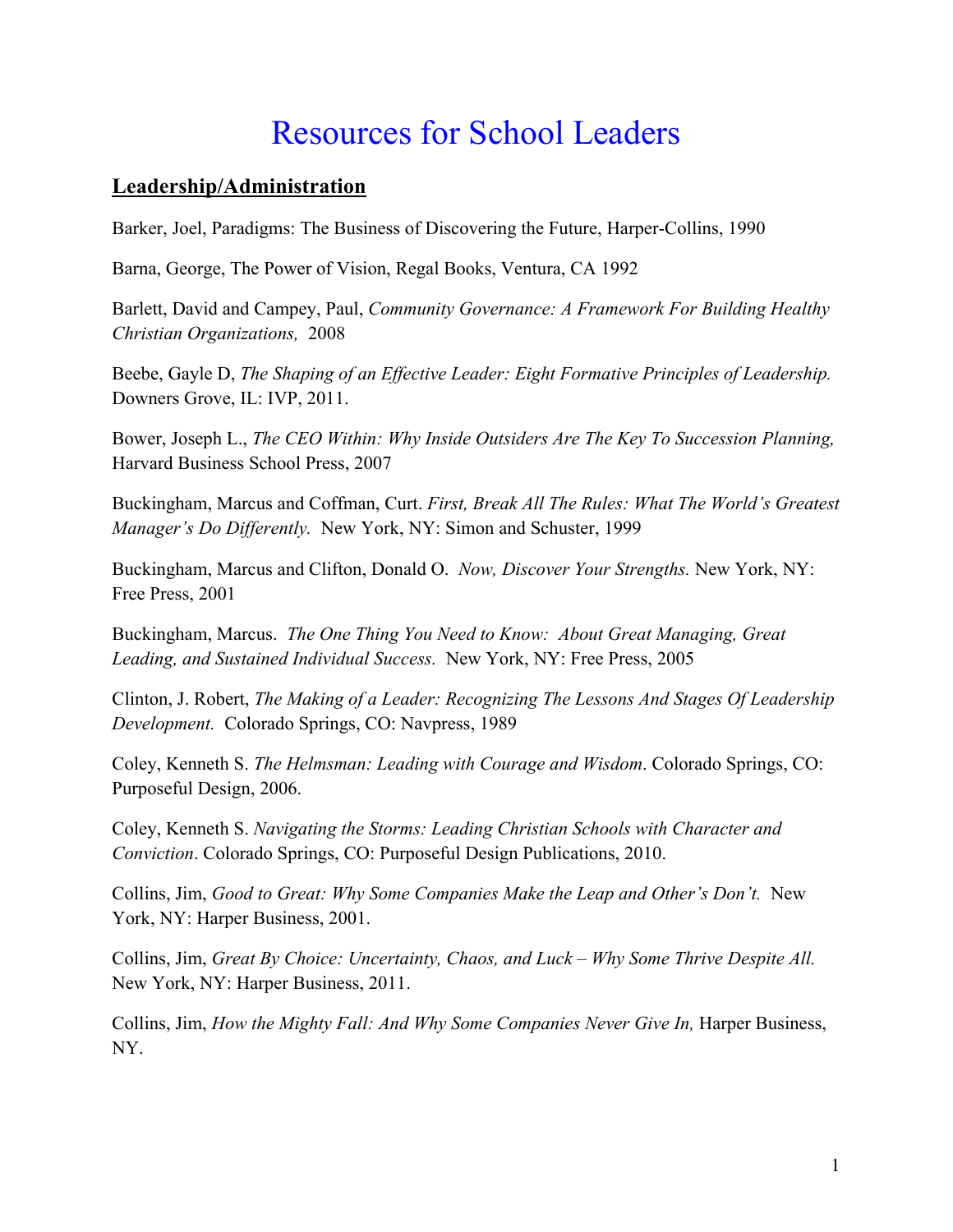Collins, Jim: *Good to Great and the Social Sector: Why Business Thinking is Not the Answer,* Harper Business Monograph.

Covey*,* M.R., *The Speed of Trust*, Free Press, 2006

Doerr, John, *Measure What Matters*, Penguin Random House, NY, 2018

Drucker, Peter F, *The Five Most Important Questions You Will Ever Ask About Your Organization.* San Francisco, CA: Jossey-Bass 2008

Eppler, Mark, *The Wright Way: 7 Problem Solving Principles from the Wright Brothers That Can Make Your Business Soar*, AMACON, 2003

Fox, Joseph M, *Executive Qualities*, Addison-Wesley, 1976

Gangel, Kenneth O. *Called to Lead: Understanding and Fulfilling Your Role as an Educational Leader*. Colorado Springs, CO: Purposeful Publications, 2002.

Godwin, Doris Kearns, *Team of Rivals: The Political Genius of Abraham Lincoln,* Simon and Schuster, NY

Godwin, Doris Kearns, *Leadership in Turbulent Times*, Simon and Schuster

George, Bill, *Seven Lessons for Leading in Crisis*. San Francisco, CA: Jossey-Bass, 2009

George, Bill, *True North*. San Francsico, CA: Jossey-Bass, 2007

Heath, Chip and Heath, Dan, *Switch: How To Change Things When Change Is Hard.* New York, NY: Broadway Books, 2012

Heath, Chip and Heath, Dan, *Decisive*, Crown Business, NY, 2013

Hoffman, Bryce C., American Icon: Alan Mulally and the Fight to Save Ford Motor Company, Currency, NY, 2012

Kim, W. Chan and Mauborgne, Renee, *Blue Ocean Strategy: How to Create Uncontested Space and Make the Competition Irrelevant,* Boston, MA: Harvard Business Press

Johnson, Steven, *Where Good Ideas Come From*, Riverhead Books, NY, 2010

Kounzes, Jim and Posner, Barry, *A Leader's Legacy*, Jossey-Bass, 2007

Lencioni, Patrick, The Ideal Team Player: How to Recognize and Cultivate the Three Essential Virtues, Jossey-Bass, 2016

Lencioni, Patrick, The Advantage: *Why Organizational Health Trumps Everything Else In Business.* San Francisco, CA: Jossey-Bass 2012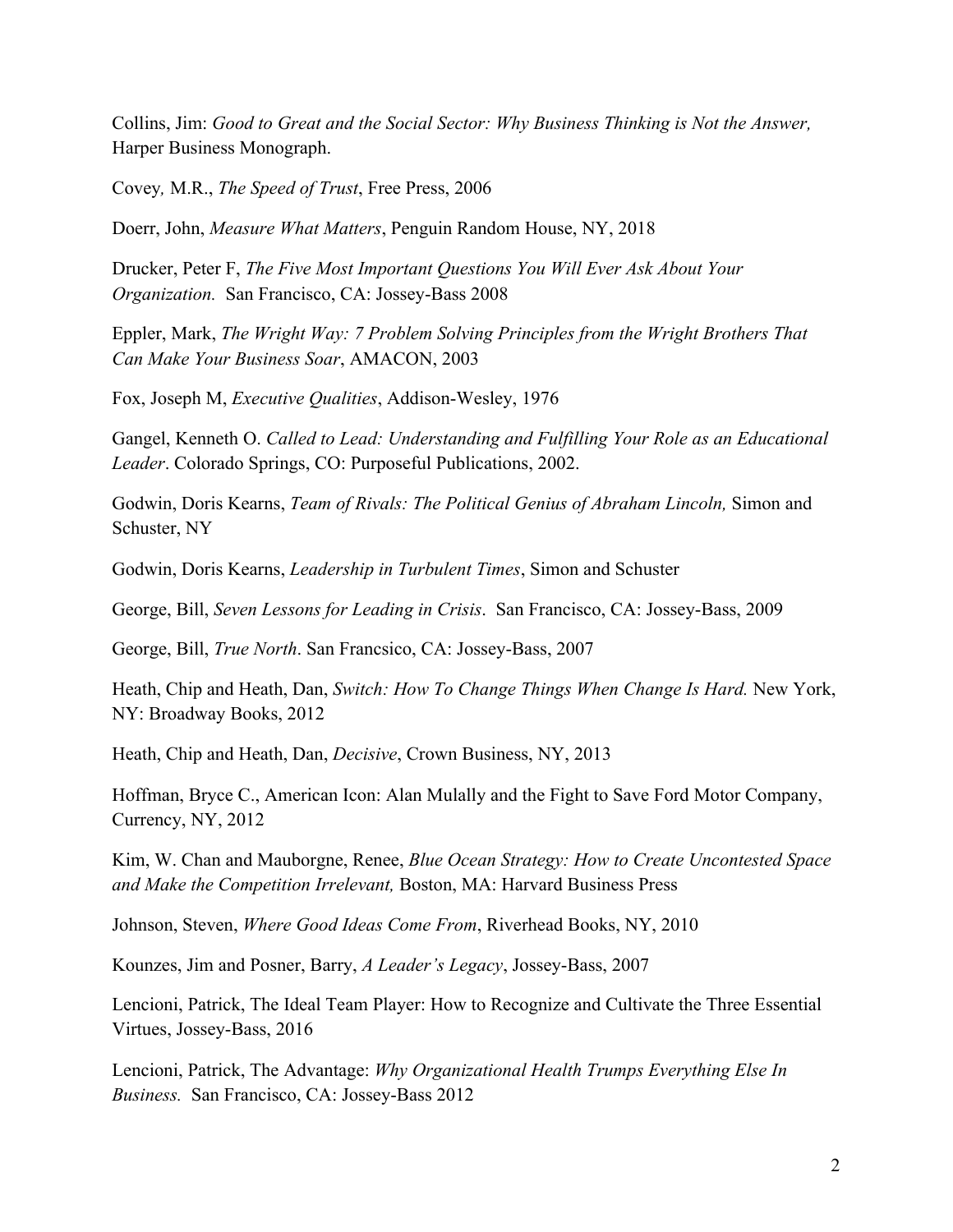Lencioni, Patrick, *Death By Meeting: A Leadership Fable*. San Francisco, CA: Jossey-Bass 2004.

Lencioni, Patrick, *The Five Dysfunctions of a Team,* San Francisco, CA: Jossey-Bass, 2002.

Leslie, Ian, *Curious: The Desire to Know and Why Your Future Depends On It,* Basic Books, NY, 2014

Kotter, John, *Leading Change.* Boston, MA: Harvard Business Press, 1996

Kotter, John, Urgency, Harvard Business Press, Boston, MA, 1998

Kotter, John, What Leaders Really Do, Harvard Business Press, Boston, MA 1999

McChesney, Chris, Covey, Sean, Huling, Jim, The 4 Disciplines of Execution, Free Press, NY, 2010

McChrystal, General Stanley, *Team of Teams: New Rules for Engagement for a Complex World,* New York, NY: Penguin Publishing Company, 2015

Mohler, Albert, *The Conviction to Lead: 25 Principles for Leadership That Matter,* Bethany House Publishers, 2012

Nanus, Burt, Visionary Leadership, Jossey-Bass, San Francisco, CA, 1992

Noonan, Peggy, *When Character Was King: A Story of Ronald Regan*, Penguin, 2002

Pue, Alan, *Rethinking Strategic Planning: A Strategic Planning Model for Christian Schools,* Purposeful Design, 2016

Roberts, Andrew, *Churchill: Walking With Destiny*, Viking, NY, 2018

Sanders, Oswald, J, *Spiritual Leadership.* Chicago, IL, Moody Press, 1994

Sinek, Simon, Start With Why: How Great Leaders Inspire Everyone to Take Action, Portfolio, 2009

Sinek, Simon, Leaders Eat Last, Porfolio, 2012

Swindoll, Charles R, *Hand Me Another Brick: Principles of Effective Leadership*. Nashville, TN, Thomas Nelso Publishers

Tichy, Noel, M., Succession: Mastering the Make-Or-Break Process of Leadership Transition, Portfolio/Penguin, 2014

Timms, Michael, *Succession Planning That Works: The Critical Path of Leadership Development,* Friesen Press, 2016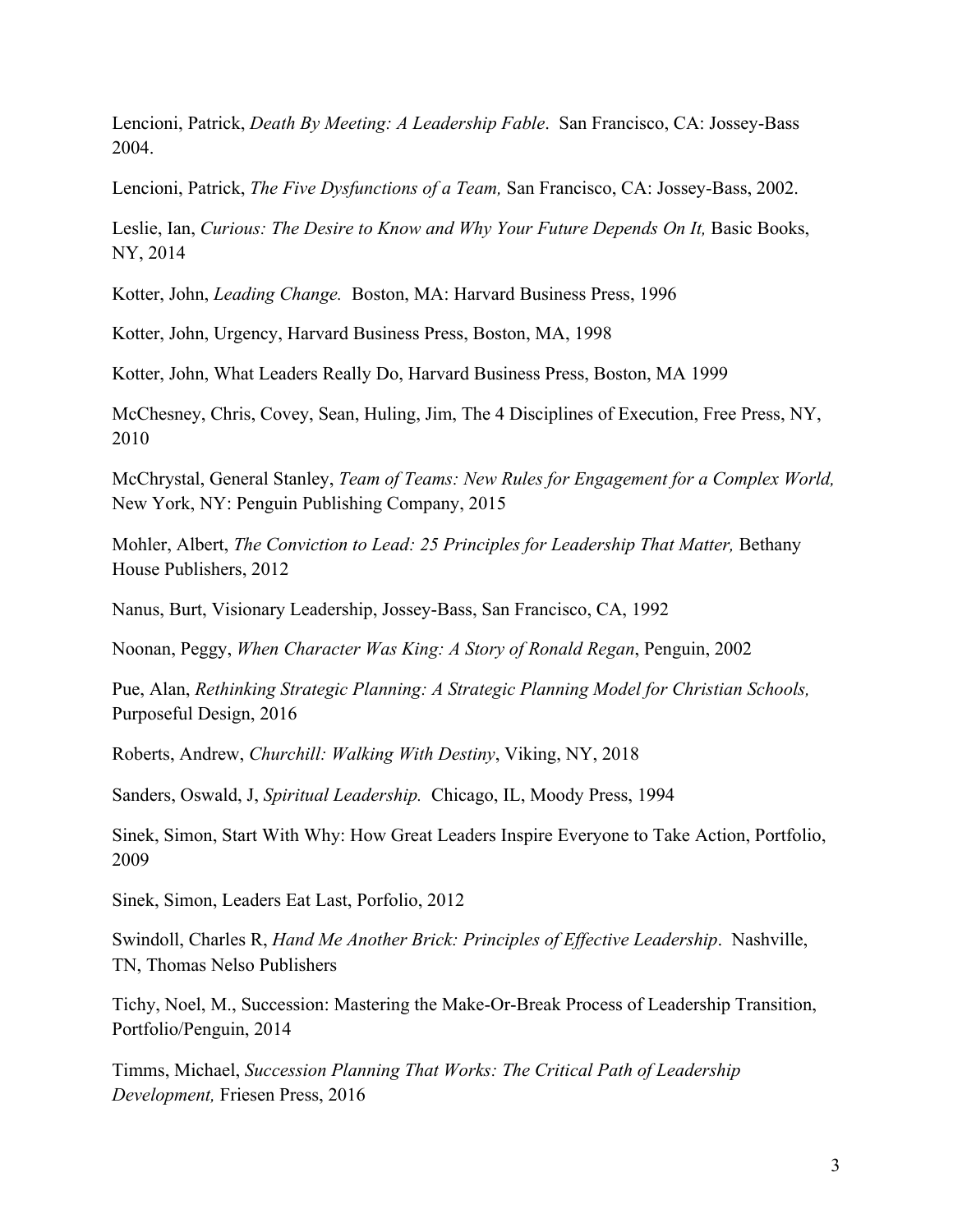## **Finance**

Baumol, William J., *The Cost Disease: Why Computers Get Cheaper and Health Care Doesn't,* Yale University Press, 2012.

Pue, Alan. *Rethinking Sustainability: A Strategic Financial Model for Christian Schools*. Colorado Springs: Purposeful Design, 2013

## **Marketing**

Beckwith, Harry, *Selling the Invisible: A Field Guide to Modern Marketing*, Warner Business Books, 2003

Beckwith, Harry, *What Clients Love: A Field Guide to Growing Your Business*, Warner Business Books, 2003

Godin, Seth, *Purple Cow: Transform Your Business By Being Remarkable,* Portfolio, 2002

Godin, Seth, *Meatball Sundae: Is Your Marketing Out of Sync?,* Portfolio, 2007

Heath, Chip/Heath, Dan, *Made to Stick: Why Some Ideas Survive and Others Die*, Random House, 2007

Trout, Jack and Rees, Al, *The 21 Immutable Laws of Marketing: Violate Them at Your Risk*, Harper Business, 1994

Al Rees and Jack Trout, *The 21 Immutable Laws of Branding*, Harper Business, 2002

Laura Rees and Jack Trout, *Positioning: The Battle For Your Mind*, McGraw Hill, 2000

Spence, Roy, *It's Not What You Sell, It's What You Stand For: Why Every Extraordinary Business Is Driven By Purpose*, Portfolio, 2009

## **Theological**

Bonhoeffer, Dietrich, Life Together, Fortress Press, 2005 (a reprint)

Dubay, Thomas, S.M., The Evidential Power of Beauty: Science and Theology Meet, Ignatius Press, San Francisco, CA, 1999

Getz, Gene, Sharpening the Focus of the Church, Victor Books, Wheaton, IL, 1984

Keller, Timothy/Alsdorf, Katherine Leary, *Every Good Endeavor: Connecting Your Work to God's Work*, Dutton, NY, 2012

Kidner, Derek, *Proverbs: An Introduction and Commentary, IVP*, Downers Grove, IL, 1964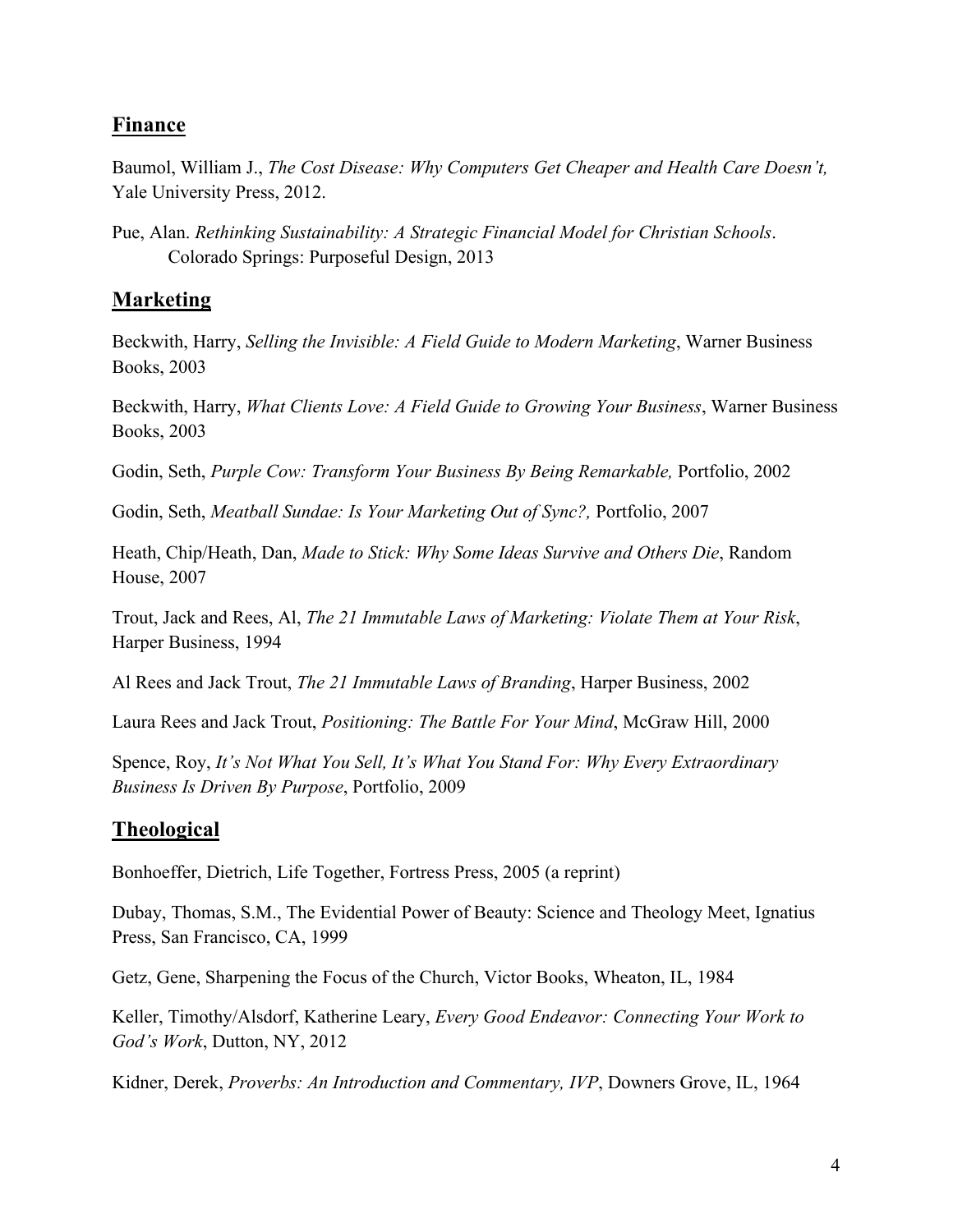Lockerbie, D. Bruce, *A Christian Paideia: The Habitual Vision of Greatness*, Purposeful Design Publications, 2005

Macauley, Randal/Barrs, Jerram, *Being Human: The Nature of Spiritual Experience*, IVP, Downers Grove, IL, 1978

Manion, Jeff, *The Land Between*, Zondervan, 2010

Moreland, J.P., *Love Your God With All Your Mind: The Role of Reason in the Life of the Soul,* Navpress, 1997

Piper, John, Think: *The Life of the Mind and the Love of God,* Crossway

Sire, James, *The Universe Next Door* 25<sup>th</sup> Anniversary Edition, IVP

Sire, James W., *Habits of the Mind: Intellectual Life as a Christian Calling*, IVP 2000

Smith, James K.A., *Desiring the Kingdom: Worship, Worldview, and Cultural Formation*, Baker Academics, 2009

Smith, James K.A., *You Are What You Love: The Spiritual Power of Habi*t, 2016

Stark, Rodney, *The Triumph of Christianity*, Harper Collins, 2018

#### **General Knowledge**

Ambrose, Steven – Anything by Ambrose

Boorstin, Daniel J., *The Seekers: The Story of Man's Continuing Quest to Understand the World,*  Random Housem 1998

Boorstin, Daniel J., The Creators: A History of Heroes of the Imagination, Random House, 1992

Brooks, David, *The Road to Character*, Random House, NY, 2015

Carr, Nicolas, *The Shallows: What the Internet Is Doing to Our Brain*, W.H. Norton and Company, NY, 2010

Crouch, Andy, *Culture Making: Rediscovering our Creative Calling,* IVP

Dreher, Rod, *The Benedict Option: A Strategy for Christians in a Post-Christian Nation, Sentinel,* 2017

Garber, Steven, The Fabric of Faithfulness: Weaving Together Belief and Behavior During the University Years, IVP, 1996

Gladwell, Malcolm, *David and Goliath*, Little, Brown, and Company, NY 2013